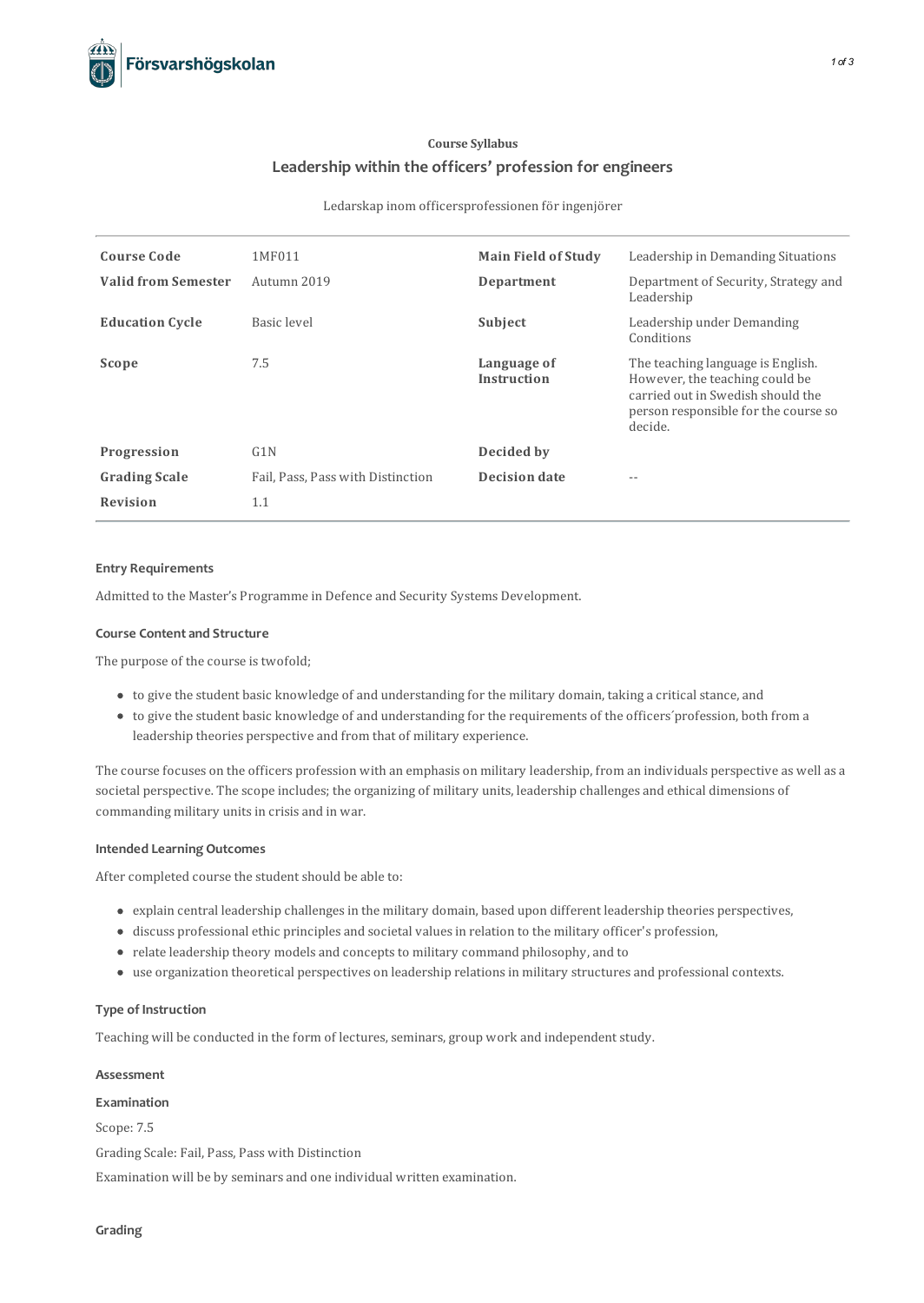

In order to achieve a pass with merit (VG) for the course, a pass with merit (VG) isrequired for the written examination together with constructive participation at compulsory seminars.

In order to achieve a pass  $(G)$  for the course, a pass  $(G)$  is required for the written examination together with constructive participation at compulsory seminars.

The examiner may decide that supplementary work is required in order for a pass grade to be achieved. Examination papers submitted late will not be graded, unless there are special reasons, which have been approved by the examiner. Supplementary assignments are to be submitted no later than five working days after the notification of results and the supplementary assignment for the examination in question, unless there are special reasons, which have been approved by the examiner.

# **Restrictionsin Number of Examinations**

There is no limit on the total number of examination opportunities.

# **Restrictions Concerning Degree**

The course cannot be part of a degree whose content is wholly or partly in accordance with the content of thiscourse.

### **Transitional Provisions**

When a course is no longer provided or when the content of a course has been significantly altered, the student retains the right to be examined in accordance with thiscourse syllabus once per term during a three-term period.

### **Miscellanous**

The course is held as a compulsory element of the Master's Programme in Defence and Security Systems Development forstudents who have completed an engineering programme or equivalent.

On the completion of the course, an evaluation will be conducted under the auspices of the course director which will form the basis for any changes to the course.

If the student has a decision from the Swedish Defence University stating the need for extra pedagogicalsupport because of a functional disability, the examiner may decide on alternative examination formsfor the student.

This is a modified version of the syllabus, created to transfer the original to the education database Kursinfo. For originals, contact the archive.